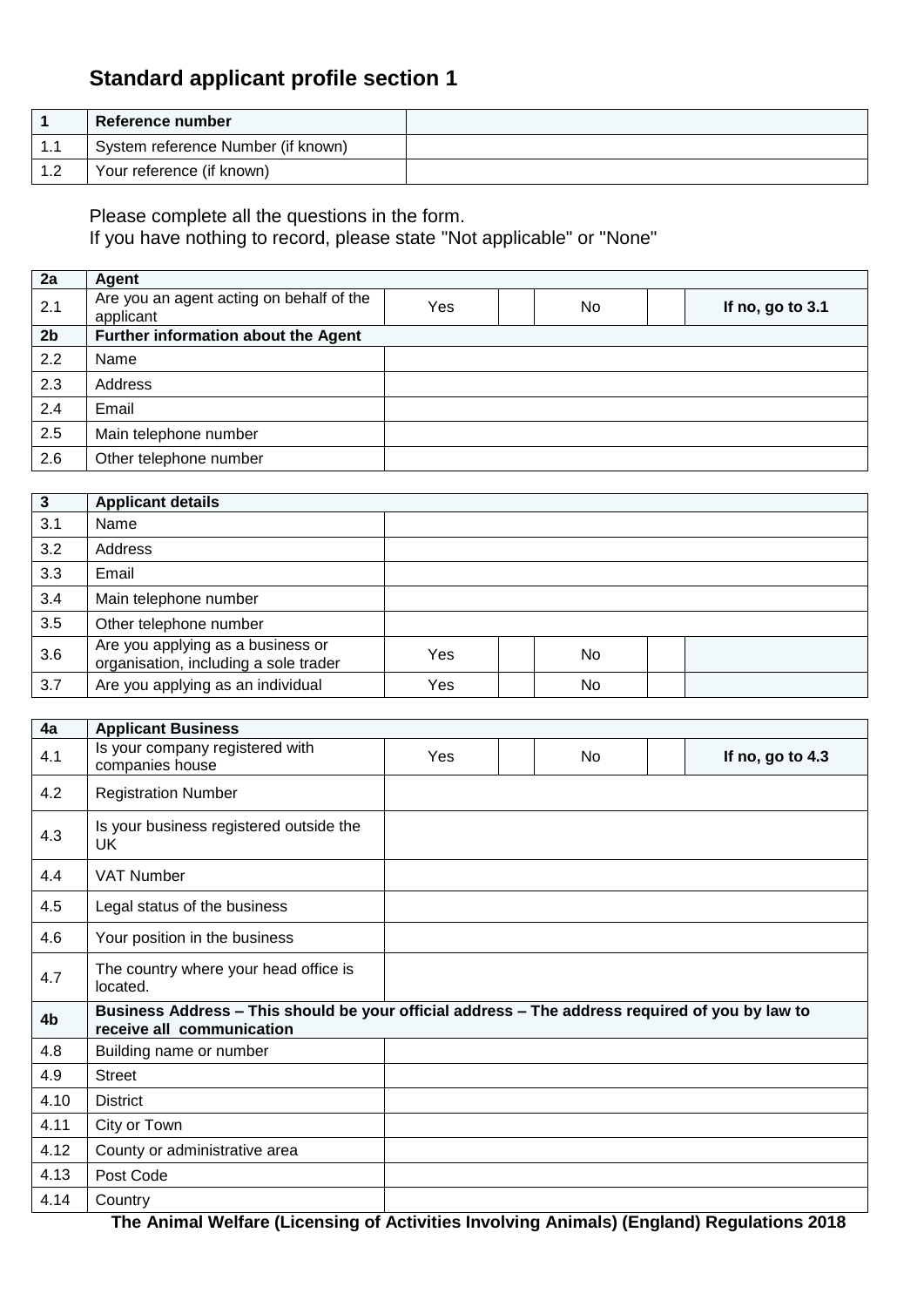## **Application for a licence to breed dogs**

## Please complete all the questions in the form. If you have nothing to record, please state "Not applicable" or "None"

| 1a             | <b>Type of Application</b>                                |  |                              |            |                                        |                   |  |  |
|----------------|-----------------------------------------------------------|--|------------------------------|------------|----------------------------------------|-------------------|--|--|
| 1.1            | Type of Application                                       |  |                              | <b>New</b> |                                        | Renewal           |  |  |
| 1.2            | Existing licence number                                   |  |                              |            |                                        |                   |  |  |
| 1 <sub>b</sub> | Animals to be accommodated                                |  |                              |            |                                        |                   |  |  |
| 1.3            | Wholly Indoors<br>Wholly outdoors                         |  |                              |            | Combination of outdoors and<br>indoors |                   |  |  |
| 1.4            | Breeds of dogs concerned                                  |  |                              |            |                                        |                   |  |  |
| 1.5            | Number of bitches kept                                    |  |                              |            |                                        |                   |  |  |
| 1.6            | Owned by the<br>Co owned by the<br>applicant<br>applicant |  |                              |            | On breeding terms                      |                   |  |  |
| 1.7            | Provide details of the ages of bitches<br>kept.           |  |                              |            |                                        |                   |  |  |
| 1.8            | Number of studs kept                                      |  |                              |            |                                        |                   |  |  |
| 1.9            | Owned by the<br>applicant                                 |  | Co owned by the<br>applicant |            |                                        | On breeding terms |  |  |
| 1.10           | Provide details of the ages of the studs<br>kept          |  |                              |            |                                        |                   |  |  |
| 1 <sub>c</sub> | Further information about the applicant                   |  |                              |            |                                        |                   |  |  |
| 1.11           | Date of birth                                             |  |                              |            |                                        |                   |  |  |

| $\overline{2}$ | <b>Premises to be licensed</b>                            |        |
|----------------|-----------------------------------------------------------|--------|
| 2.1            | Name of premises/trading name                             |        |
| 2.2            | Address of premises                                       |        |
| 2.3            | Telephone number of premises                              |        |
| 2.4            | Email address                                             |        |
| 2.5            | Do you have planning permission for<br>this business use. | Yes/No |

| 3    | <b>Accommodation and facilities</b>                                                                        |        |
|------|------------------------------------------------------------------------------------------------------------|--------|
| 3.1  | Details of the quarters used to<br>accommodate animals, including<br>number, size and type of construction |        |
| 3.2. | Exercise facilities and arrangements                                                                       |        |
| 3.3  | Heating arrangements:                                                                                      |        |
| 3.4  | Method of ventilation of premises                                                                          |        |
| 3.5  | Lighting arrangements (natural &<br>artificial)                                                            |        |
| 3.6  | Water supply                                                                                               |        |
| 3.7  | Facilities for food storage & preparation                                                                  |        |
| 3.8  | Arrangements for disposal of excreta,<br>bedding and other waste material                                  |        |
| 3.9  | Isolation facilities for the control of<br>infectious diseases                                             |        |
| 3.10 | Fire precautions/equipment and<br>arrangements in the case of fire                                         |        |
| 3.11 | Do you keep and maintain a register of<br>animals?                                                         | Yes/No |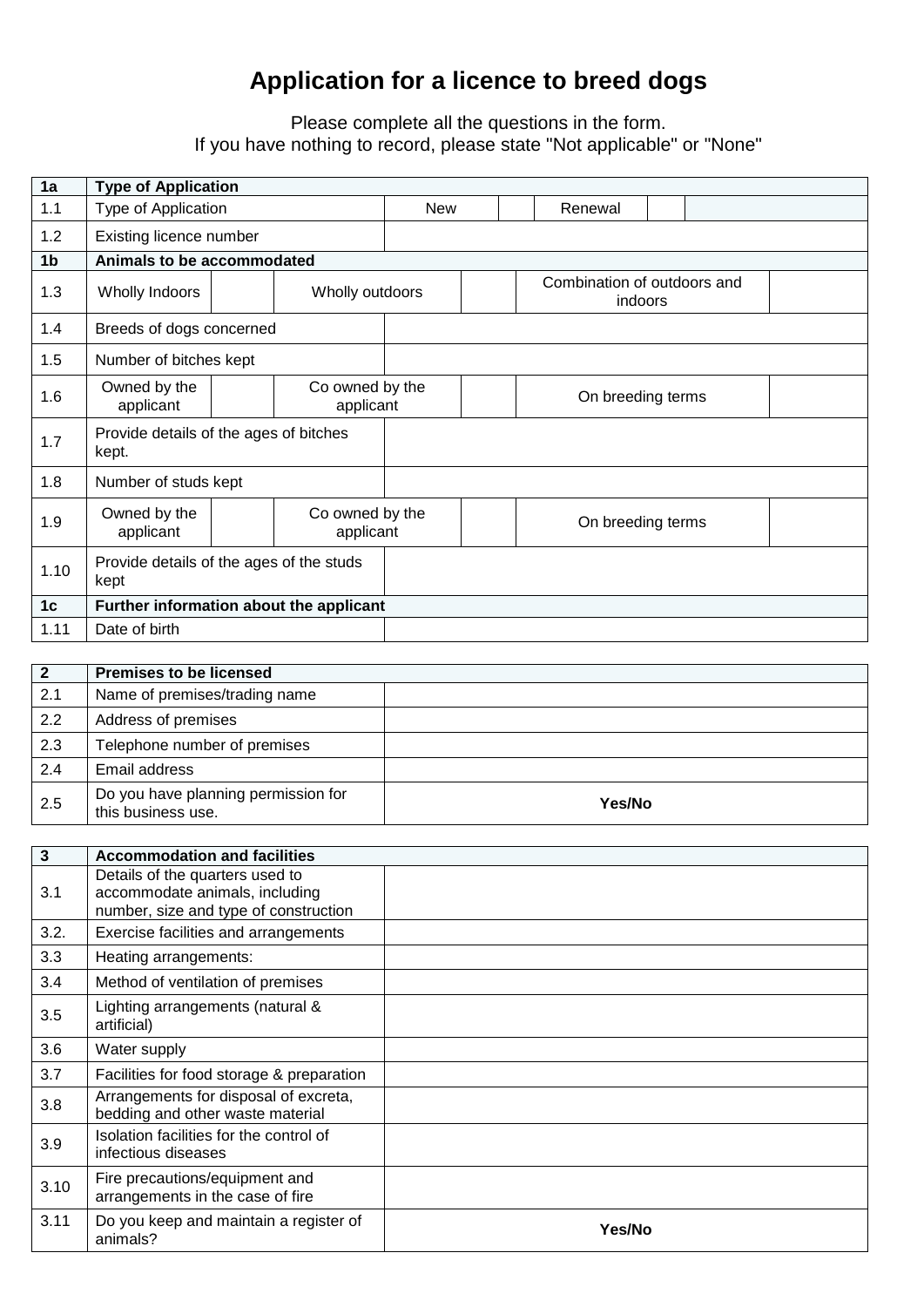|      | <b>Accommodation and facilities</b>                       |  |
|------|-----------------------------------------------------------|--|
| 3.12 | How do you propose to minimise<br>disturbance from noise? |  |

| 4   | <b>Veterinary surgeon</b>        |  |
|-----|----------------------------------|--|
| 4.1 | Name of usual veterinary surgeon |  |
| 4.2 | Company name                     |  |
| 4.3 | Address                          |  |
| 4.4 | Telephone number                 |  |
| 4.5 | Email address                    |  |

| 5a             | <b>Emergency key holder</b>          |        |                  |
|----------------|--------------------------------------|--------|------------------|
| 5.1            | Do you have an emergency key holder? | Yes/No | If no, go to 6.1 |
| 5.2            | Name                                 |        |                  |
| 5.3            | Position/job title                   |        |                  |
| 5.4            | <b>Address</b>                       |        |                  |
| 5.5            | Daytime telephone number             |        |                  |
| 5.6            | Evening/other telephone number       |        |                  |
| 5.7            | Email address                        |        |                  |
| 5.8            | Add another person?                  | Yes/No | If no, go to 6.1 |
| 5 <sub>b</sub> | <b>Emergency key holder 2</b>        |        |                  |
| 5.9            | Do you have an emergency key holder? | Yes/No | If no, go to 6.1 |
| 5.10           | Name                                 |        |                  |
| 5.11           | Position/job title                   |        |                  |
| 5.12           | Address                              |        |                  |
| 5.13           | Daytime telephone number             |        |                  |
| 5.14           | Evening/other telephone number       |        |                  |
| 5.15           | Email address                        |        |                  |

| $6\phantom{a}$ | <b>Public liability insurance</b>                                  |        |                  |
|----------------|--------------------------------------------------------------------|--------|------------------|
| 6.1            | Do you have public liability insurance?                            | Yes/No | If no, go to 6.6 |
| 6.2            | Please provide details of the policy                               |        |                  |
| 6.2            | Insurance company                                                  |        |                  |
| 6.3            | Policy number                                                      |        |                  |
| 6.4            | Period of cover                                                    |        |                  |
| 6.5            | Amount of cover $(E)$                                              |        |                  |
| 6.6            | Please state what steps you are taking<br>to obtain such insurance |        |                  |

|     | <b>Disqualifications and convictions</b>                                                                                   |        |  |
|-----|----------------------------------------------------------------------------------------------------------------------------|--------|--|
|     | Has the applicant, or any person who will have control or management of the establishment, ever been<br>disqualified from: |        |  |
| 7.1 | Keeping a pet shop?                                                                                                        | Yes/No |  |
| 7.2 | Keeping a dog?                                                                                                             | Yes/No |  |
| 7.3 | Keeping an animal boarding establishment?                                                                                  | Yes/No |  |
| 7.4 | Keeping a riding establishment?                                                                                            | Yes/No |  |
| 7.5 | Having custody of animals?                                                                                                 | Yes/No |  |